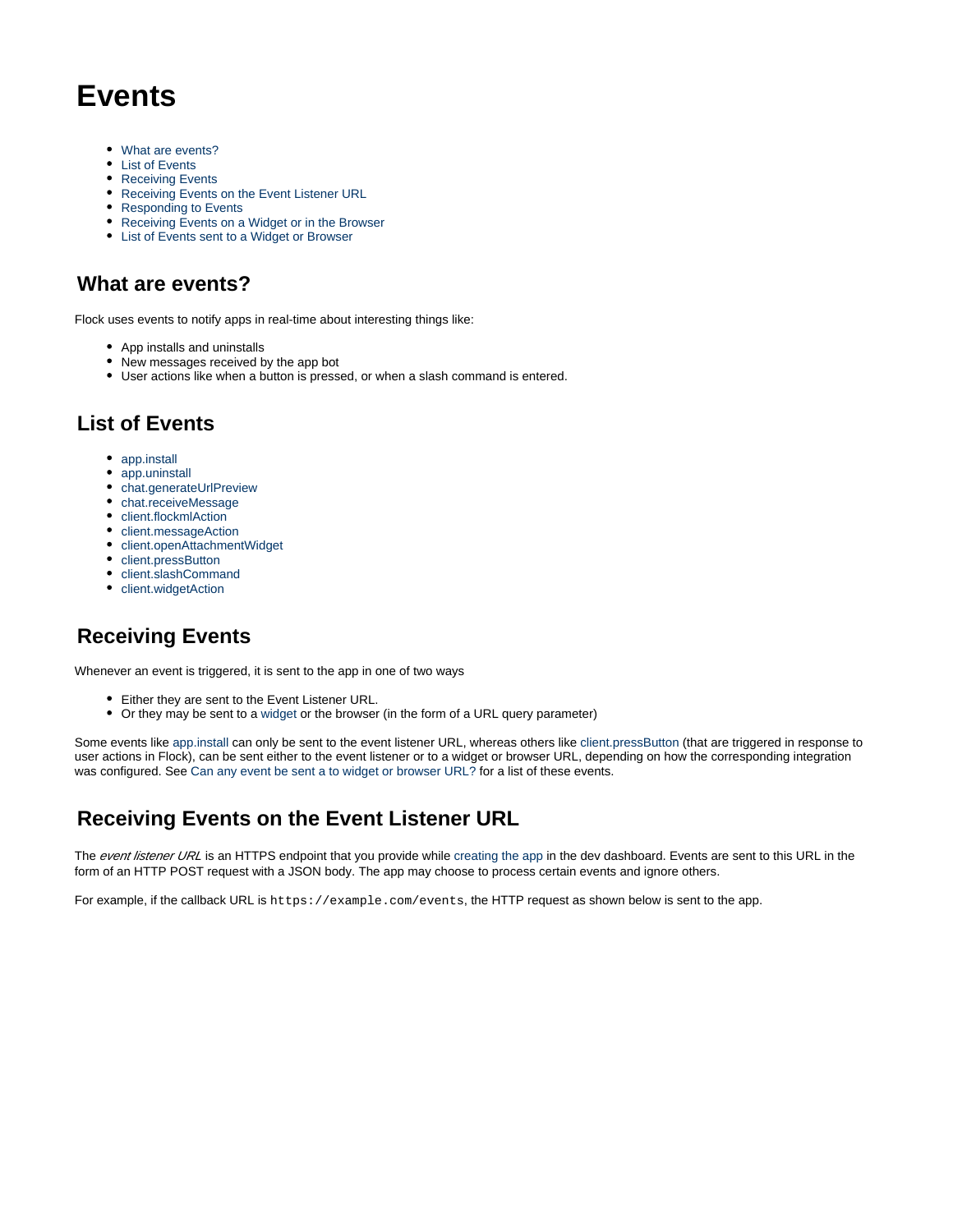#### **HTTP Request for an event**

```
POST /events HTTP/1.1
Host: example.com
Content-Type: application/json
Content-Length: 162
X-Flock-Event-Token: eyJhbGciOiJI.Zm9vYmFy.DNKgXrWOe0WEeU3j5ZTVSU9LKWE
{
     "name": "<event name>",
     "userId": "u:<identifier>",
     "customAttribute1": "<value 1>",
     "customAttribute2": "<value 2>"
}
```
The headers X-Flock-Event-Token provides an [event token](https://docs.flock.com/display/flockos/Event+Tokens) that has been signed with the app secret. Your app can use it to verify that the request did indeed originate from Flock.

The body of the HTTP request contains an event object. Each event object contains the following fields:

- *name*. The name of this event.
- $\bullet$  userId. Id of the user related to this event.
- Any other custom event attributes related to this event.

## <span id="page-1-0"></span>**Responding to Events**

For most events Flock ignores the response to the HTTP request. However, for some events, a response is useful and may in fact be required. For example, the [chat.generateUrlPreview](https://docs.flock.com/display/flockos/chat.generateUrlPreview) event expects an [attachment](https://docs.flock.com/display/flockos/Attachment) object in the response. This attachment is added to the message for which the preview was requested. The snippet below shows how a response to such an event might be sent.

#### **Response for a chat.unfurl\_url event**

```
HTTP/1.1 200 OK
Content-Type: application/json
Content-Length: 235
{
     "attachment": {
         "title": "<title>",
         "description": "<description>",
         "views": {
              "widget": { "src": "<url>", "width": 400, "height": 400 },
              "flockml": "<flockml>some content</flockml>"
         }
     }
}
```
### <span id="page-1-1"></span>**Receiving Events on a Widget or in the Browser**

A few events are sent as a query parameter to the [widget](https://docs.flock.com/display/flockos/Widgets) or the browser if the action configured for their corresponding integrations is either to open a widget or to open the browser.

The following parameters are added to the widget or browser URL: